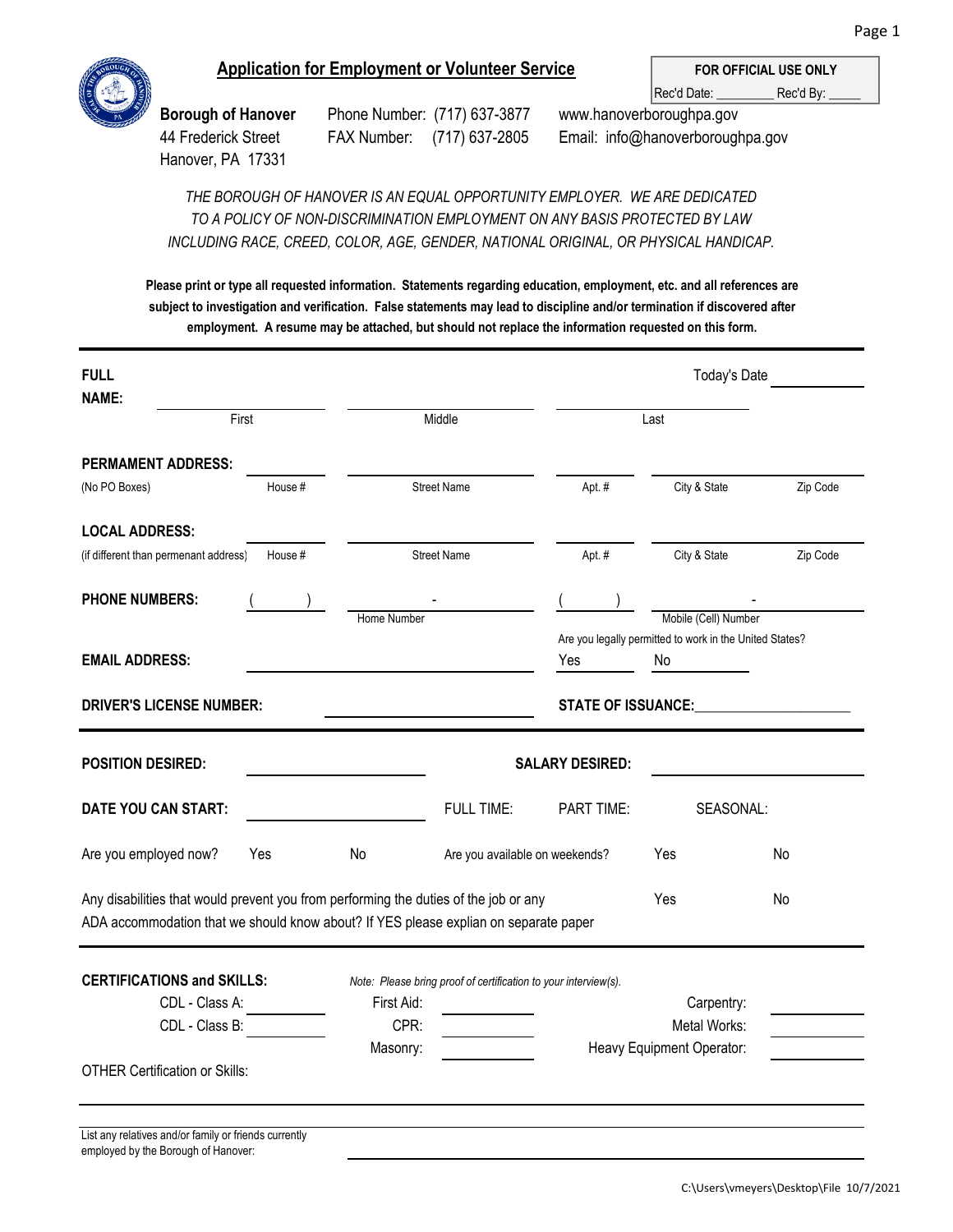| <b>EDUCATION:</b>                                      | <b>SCHOOL NAME</b> | <b>CITY/STATE/ZIP</b> | <b>YEARS</b>    | <b>MAJOR COURSES</b> |
|--------------------------------------------------------|--------------------|-----------------------|-----------------|----------------------|
|                                                        |                    |                       | <b>ATTENDED</b> |                      |
| <b>HIGH</b>                                            |                    |                       |                 |                      |
| <b>SCHOOL</b>                                          |                    |                       |                 |                      |
|                                                        |                    |                       |                 |                      |
| <b>COLLEGE</b>                                         |                    |                       |                 |                      |
|                                                        |                    |                       |                 |                      |
| <b>TECH SCHOOL</b>                                     |                    |                       |                 |                      |
|                                                        |                    |                       |                 |                      |
| <b>GRAD</b>                                            |                    |                       |                 |                      |
| <b>SCHOOL</b>                                          |                    |                       |                 |                      |
|                                                        |                    |                       |                 |                      |
| <b>OTHER</b>                                           |                    |                       |                 |                      |
| List any additional skills or certifications you have: |                    |                       |                 |                      |
|                                                        |                    |                       |                 |                      |

## **WORK HISTORY: (List the last four employers, starting with the present or most recent)**

| DATE: (MONTH & YEAR) | <b>COMPANY INFORMATION</b> | <b>SALARY</b>       | <b>POSITION</b> | <b>REASON FOR LEAVING</b> |
|----------------------|----------------------------|---------------------|-----------------|---------------------------|
| From:                | Name:                      | \$                  |                 |                           |
| To:                  | Address:                   | Per                 |                 |                           |
|                      |                            | Phone #             |                 |                           |
| Supervisor:          |                            | May we contact? Yes | No              |                           |
| From:                | Name:                      | \$                  |                 |                           |
| To:                  | Address:                   | Per                 |                 |                           |
|                      |                            | Phone #             |                 |                           |
| Supervisor:          |                            | May we contact? Yes | No              |                           |
| From:                | Name:                      | \$                  |                 |                           |
| To:                  | Address:                   | Per                 |                 |                           |
|                      |                            | Phone #             |                 |                           |
| Supervisor:          |                            | May we contact? Yes | No              |                           |
| From:                | Name:                      | \$                  |                 |                           |
| To:                  | Address:                   | Per                 |                 |                           |
|                      |                            | Phone #             |                 |                           |
| Supervisor:          |                            | May we contact? Yes | No              |                           |

| <b>MILITARY EXPERIENCE:</b>                               | If YES,                                         | <b>List Military Awards:</b> |
|-----------------------------------------------------------|-------------------------------------------------|------------------------------|
|                                                           | Branch of Service: <u>_____________________</u> |                              |
| Are you a veteran? YES____ NO____                         |                                                 |                              |
| Dates (month/year) of Military Service (Active & Reserve) |                                                 |                              |
|                                                           |                                                 |                              |